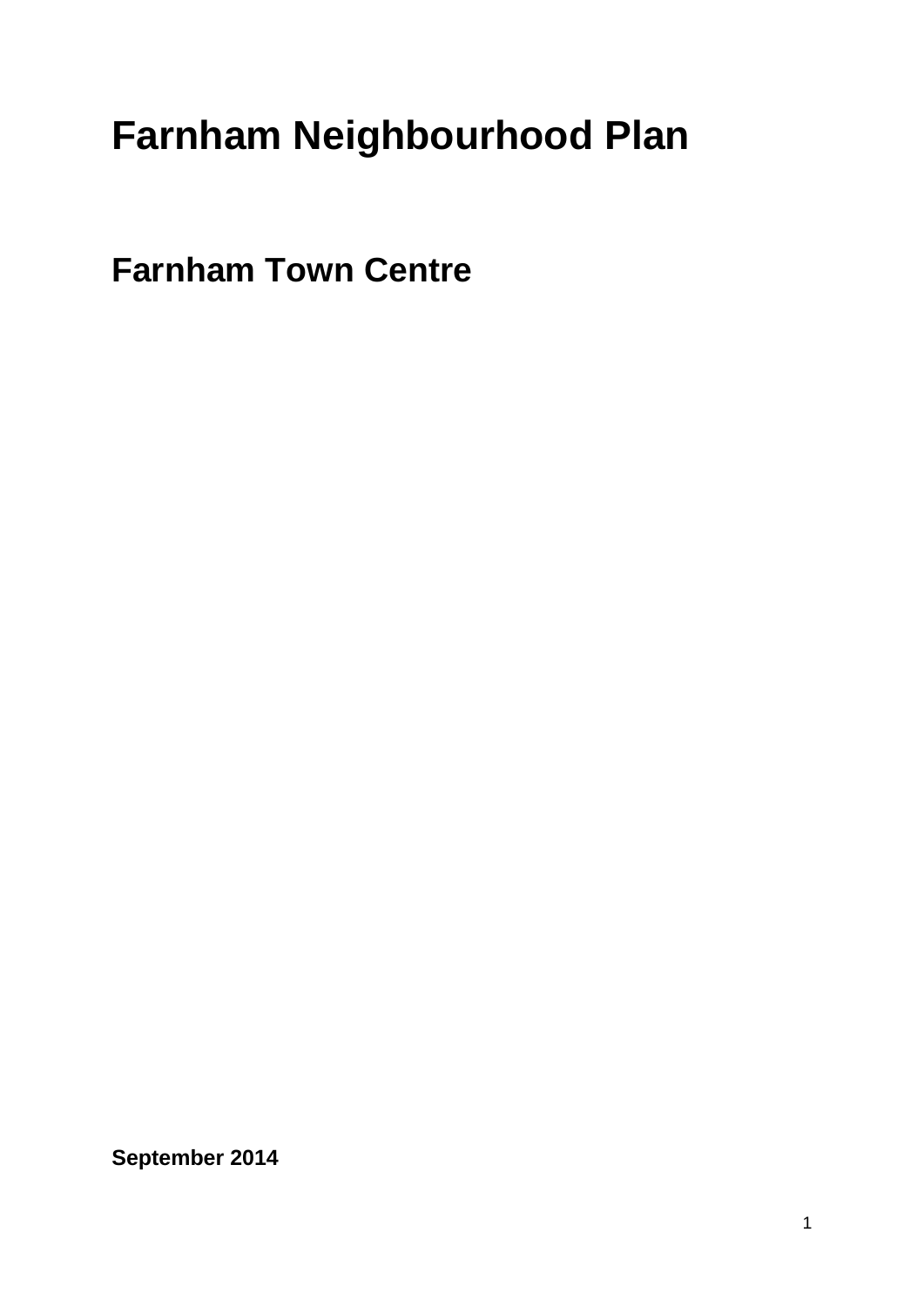## **Farnham Town Centre**

## **Introduction**

The town centre is the focal point for the Farnham community and is an asset which should be retained and enhanced.

The NPPF makes it clear that planning policies should be positive, promote competitive town centre environments and set out policies for the management and growth of centres over the plan period. It states that in drawing up Local Plans, local planning authorities should *define the extent of town centres and primary shopping areas, based on a clear definition of primary and secondary frontages in designated centres.* 

In addition, local planning authorities should*: allocate a range of suitable sites to meet the scale and type of retail, leisure, commercial, office, tourism, cultural, community and residential development needed in town centres. It is important that needs for retail, leisure, office and other main town centre uses are met in full and are not compromised by limited site availability. Local planning authorities should therefore undertake an assessment of the need to expand town centres to ensure a sufficient supply of suitable sites.*

To date, Waverley Borough Council have undertaken retail studies to assess future retail needs and have accepted that the definition of the town centre is an appropriate role for the Neighbourhood Plan.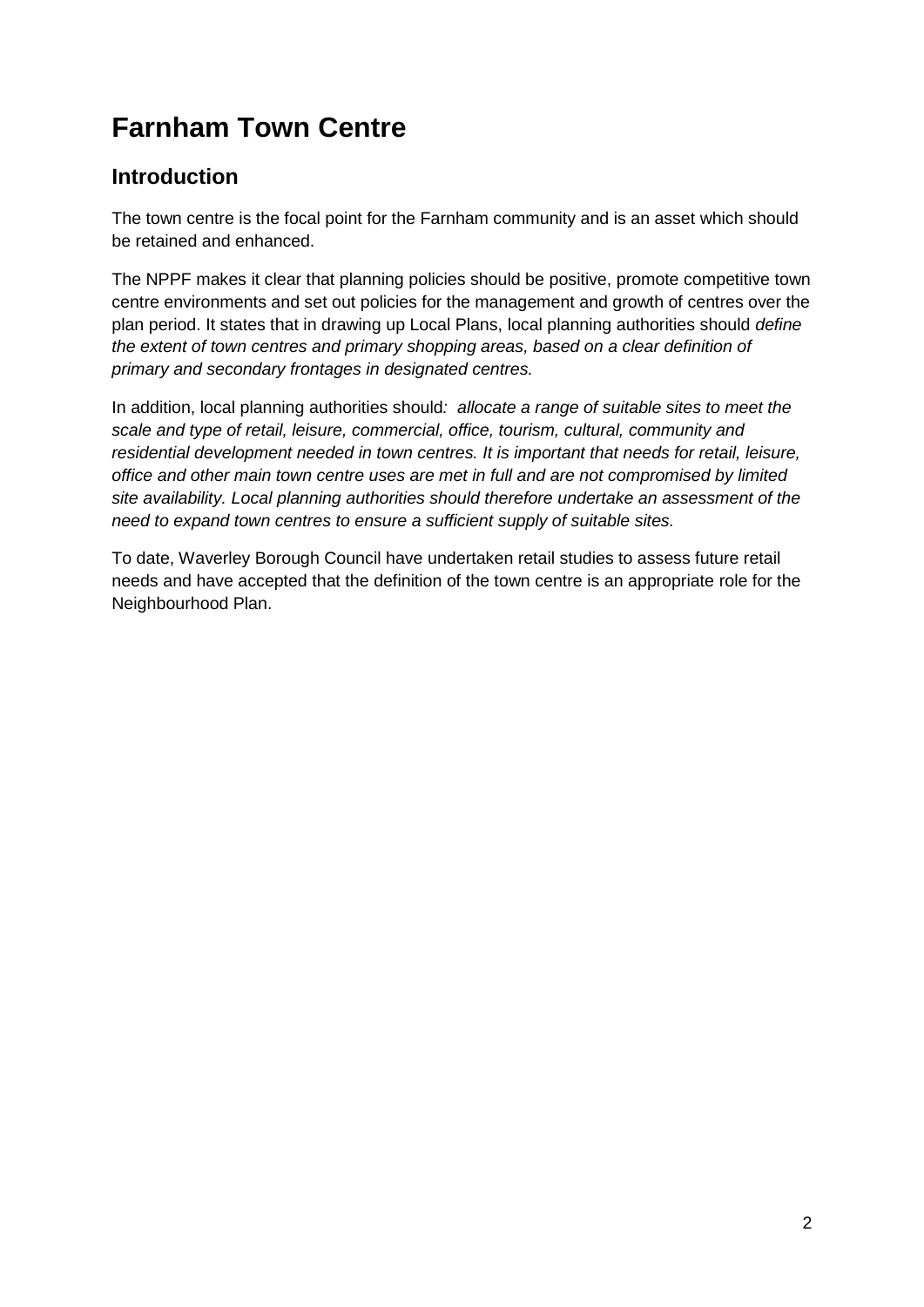## **Town Centres Retail Study Update 2013**

The Borough Council's Town Centres Retail Study Update 2013 [\(www.waverley.gov.uk/downloads/download/1403/waverley\\_draft\\_town\\_centre\\_retail\\_study](http://www.waverley.gov.uk/downloads/download/1403/waverley_draft_town_centre_retail_study_update_2012) update 2012) updated the quantitative and qualitative assessment of future floorspace requirements for both convenience goods (mainly food) and comparison goods (such as clothes, electrical or furniture) in the Borough together with an assessment of how any identified need can best be met and undertook an updated and comprehensive 'health check' for each of the main centres (including detailed survey of existing floorspace) including Farnham.

It is clear from the householder shopping survey (2007) that households in Waverley have a choice of destination for their shopping trips. As well as the shops in the four main centres in the Borough, there are also several major town centres and retail parks in relatively close proximity which offer significant additional shopping facilities. In particular, the primary regional centre of Guildford offers a significant quantum and range of retailing, including retail warehousing and the recent extension to the Friary Centre. The secondary regional centres of Aldershot and Farnborough also lie just beyond Waverley Borough"s boundary, as do the significant out-of-town retail locations of Farnborough Gate Retail Park and the Meadows at Blackwater Valley. Residents of Waverley Borough therefore have a multitude of shopping destinations from which to choose and these centres exert considerable influence over Waverley residents" shopping behaviour - particularly for comparison goods.

Each of the four main towns in Waverley is well served by major foodstores. Waitrose and Sainsbury"s are present in Farnham and Godalming, Tesco and Co-op serve Haslemere and Weyhill and Cranleigh village is served by Sainsbury"s, Marks & Spencer Simply Food and Co-op. Between them, these stores tend to dominate their local area, and in some cases attract expenditure from a wider area.

#### **Convenience Goods**

In terms of convenience retailing, there are a low number of shoppers heading to other major centres from Farnham.

#### **Comparison Goods**

Patterns of shopping for comparison goods amongst Waverley residents are far more complex. Of the main centres, Farnham offers the greatest quantum and range of comparison shopping and this is reflected in the percentage of expenditure retained. Godalming, Haslemere/Weyhill and Cranleigh all have a limited comparison goods offer, but in the main, their comparison needs are met by other centres.

In almost all categories of goods, Farnham retains a healthy percentage of expenditure from the nearby residential areas. 30% of expenditure on clothing and footwear is retained in the town, which represents good performance in a key sector, given the proximity of higher order centres with more significant comparison goods offers.

Farnham retains

• 30% of expenditure on clothing and footwear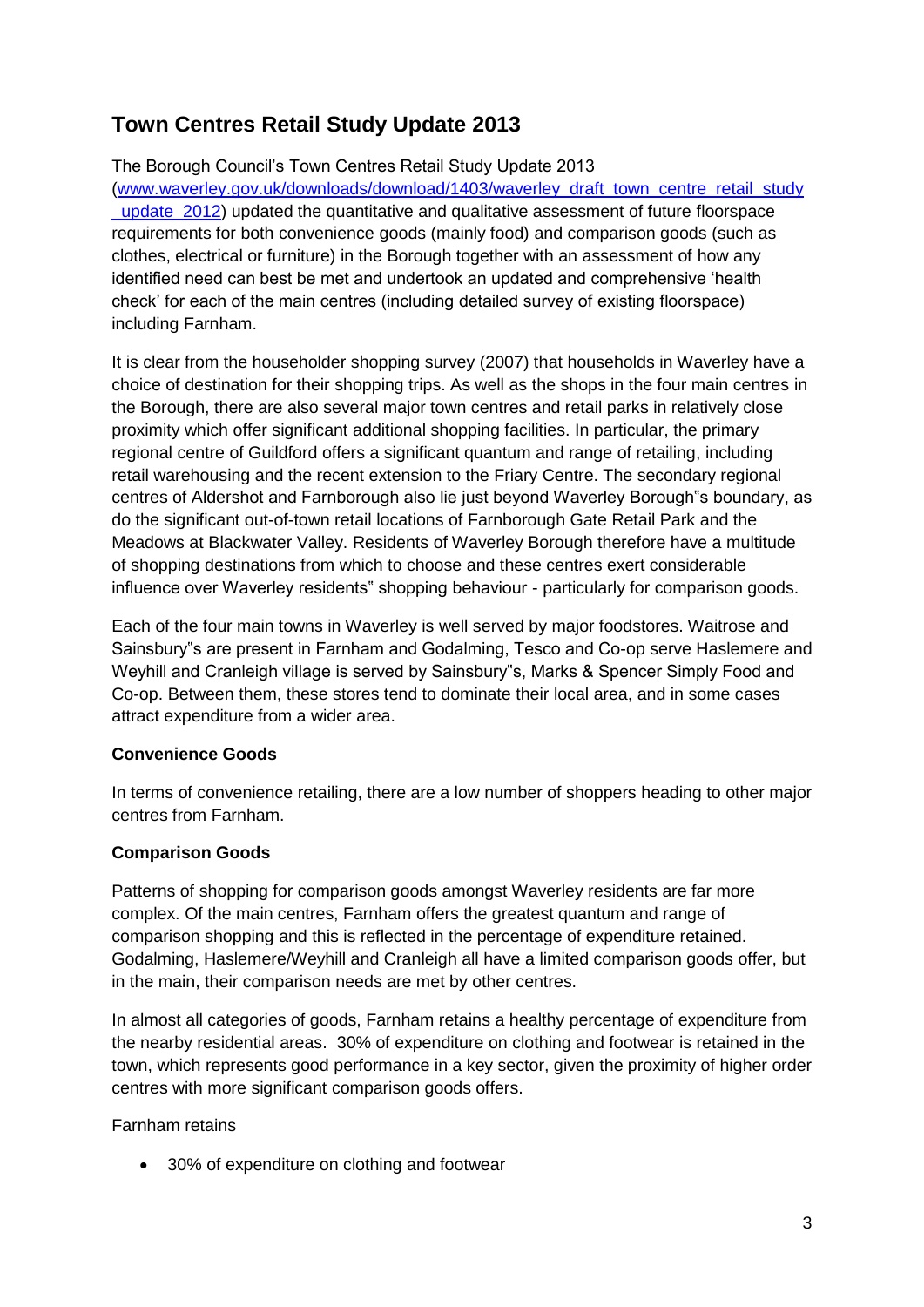- 40% of expenditure on furniture and floor coverings,
- 37% of expenditure on household textiles and soft furnishings,
- 47% of expenditure on domestic electrical appliances,
- 46% of expenditure on audio visual and photographic goods,
- 40% of spend on china, glass and hardware,
- 19% of DIY expenditure and
- 68% of expenditure on books, jewellery and luxury goods.

Although Farnham does not dominate comparison shopping in Waverley it is clearly the most important of the four study centres, and performs as a higher-order shopping centre. In each category of goods, a significant percentage of trade is captured from the rural area in Waverley. Residents of this zone have a choice of destinations and the road network encourages movement toward Guildford but, despite this, Farnham is a popular destination.

#### **Health Check of Farnham Town Centre (undertaken in Nov 2012)**

On almost every indicator of retail health, Farnham scores well.

#### **Diversity of uses**

Based on the Goad Centre Report and the consultant's street surveys there are currently 252 units trading in Farnham town centre on a total of 443,300 sq ft of retail floorspace. There are 14 convenience units in the centre showing an increase from the 2007 survey. These stores include the large Waitrose and Sainsbury"s units and as a result convenience goods floorspace constitutes 17% of the total which is in line with the national average.

There are 116 comparison units, representing 46% of the units in the centre – although this is higher than the national average, it is a marked decrease from the level witnessed during the 2007 survey of the centre. The number of units accommodating services is much higher than the national average, though only slightly higher in terms of floorspace. Overall, the figures show that Farnham is a significant centre in terms of all three categories.

Outside of Farnham town centre, leisure facilities are more prevalent with Maltings which serves as a theatre, museum and events venue and Memorial Hall which runs children"s activities, a bridge club, bowls, martial arts, as well as private events. Other facilities are James Hockey Gallery, Craft Study Centre, New Ashgate Gallery, Farnham Pottery and The Museum of Farnham. The proposed multi-screen cinema within the East Street development would undoubtedly add to the leisure offer within Farnham, particularly within the town centre which is limited at present.

The large Sainsbury"s store at Water Lane, Farnham is the main out-of-town foodstore. It is supplemented by Farnham Retail Park on Guildford Road, with Homebase, Pets at Home and Halfords all represented. The Lidl foodstore at Dogflud Way also occupies an edge-ofcentre location.

#### **Potential for Growth**

Farnham"s major development site is the land between East Street, South Street and Dogflud Way, which has been identified for some time within various local planning documents. It is proposed that the site will be brought forward for a major mixed-use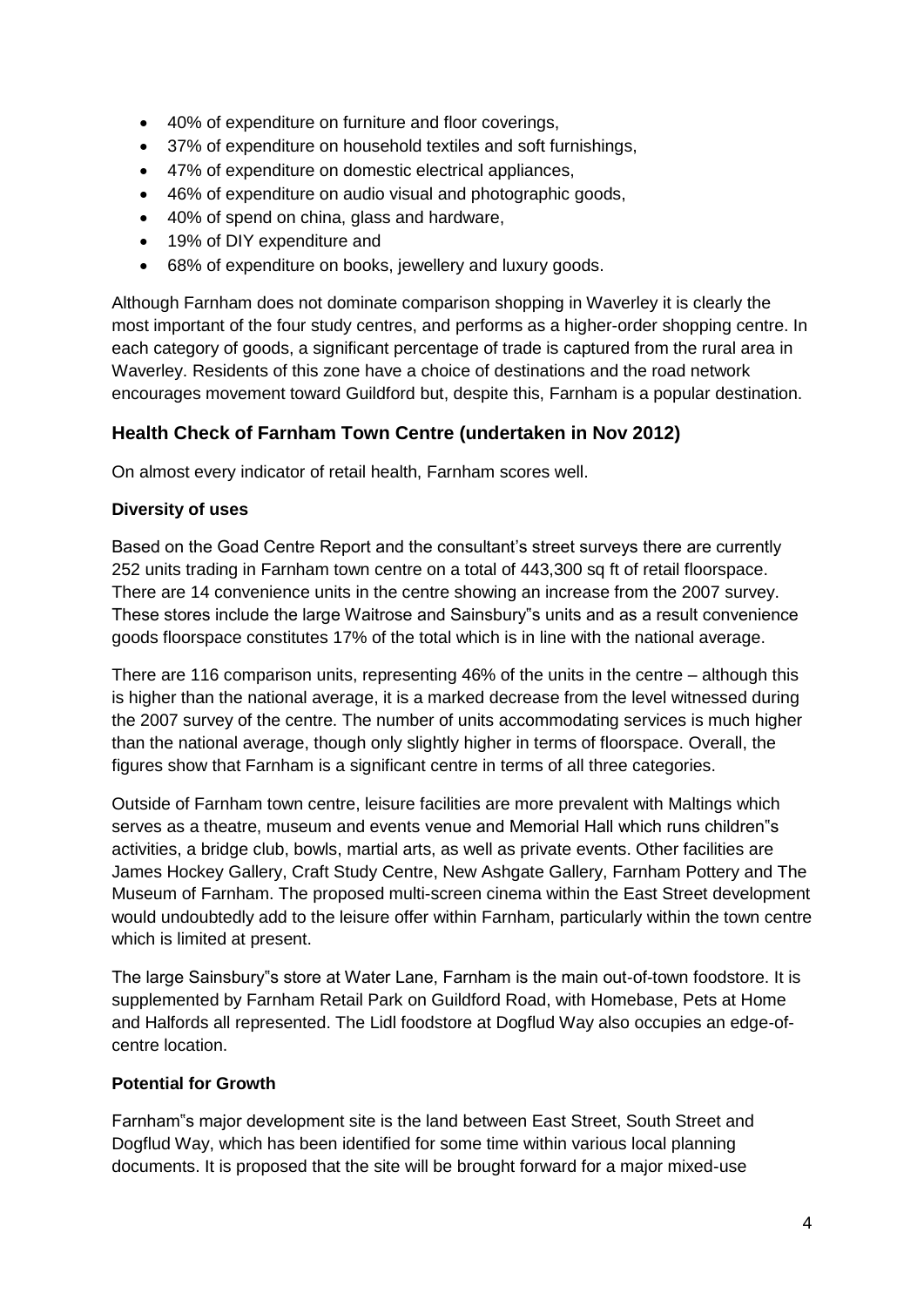redevelopment including 167 new homes, 72 affordable homes, a six screen Odeon cinema, new town square with landscaped gardens, replacement court tennis club as well as new shops, restaurants and cafes totalling some 9,814 sq m of floorspace. It is understood that the proposed development would be anchored by and M&S store including a significant element of Simply Food offer.

The existing Brighwells scheme was granted planning permission in 2008 and an application for a new planning permission to replace the extant permission was granted in 2012. Waverley Borough Council issued a Compulsory Purchase Order in May 2012 on the parts of the site that remain outside their control.

In light of the proposed development, Chase & Partners made a recommendation within the original Waverley Town Centres Retail Study, that the town centre boundary of Farnham be redrawn to include the proposed development site at East Street.

#### **Retailer Representation and Demand**

There are currently 11 major retailers - including Waitrose, Sainsbury"s, Argos, Waterstones, Boots, Dorothy Perkins, WHSmith, Clarks, Clintons, Vodafone and Carphone Warehouse and a total of 81 multiple retailers across a variety of goods categories trading in Farnham town centre.

#### **Rental Levels**

It can be noted that Farnham"s prime zone A rents have increased in the last three years, rising from a low of £75 per sq ft to £85 per sq ft. whilst the large majority of centres suffered a fall in zone A rental levels.

#### **Vacancy**

The vacancy rate for Farnham, based on our recent survey, stands at less than 9%, which is an improvement on the position at the time of the Experian Goad survey (10%) and is some 5% below the national average (14%).

#### **Pedestrian Flows**

Farnham has a classic "dumbell" retail layout, with major anchors at either end (Waitrose and Sainsbury"s) with the resultant footfall supporting comparison retailing in between.

#### **Accessibility**

Farnham enjoys good accessibility by road given its proximity to the A31. The town centre is relatively well provided for in terms of car parks with over 1,700 spaces being available at car parks throughout the centre. This includes a good proportion of disabled spaces. The centre is also well served by bus routes from all parts of its environs.

#### **Customer and Resident's Views and Behaviour**

The results of a 2008 Business Survey show that Farnham is generally favourably viewed by local businesses, though few give it top marks. The shopping offer in terms of the number of multiples, independents and specialists is considered to be average to good; the quality of the shops is considered fairly good and prices are seen as average. Views on access were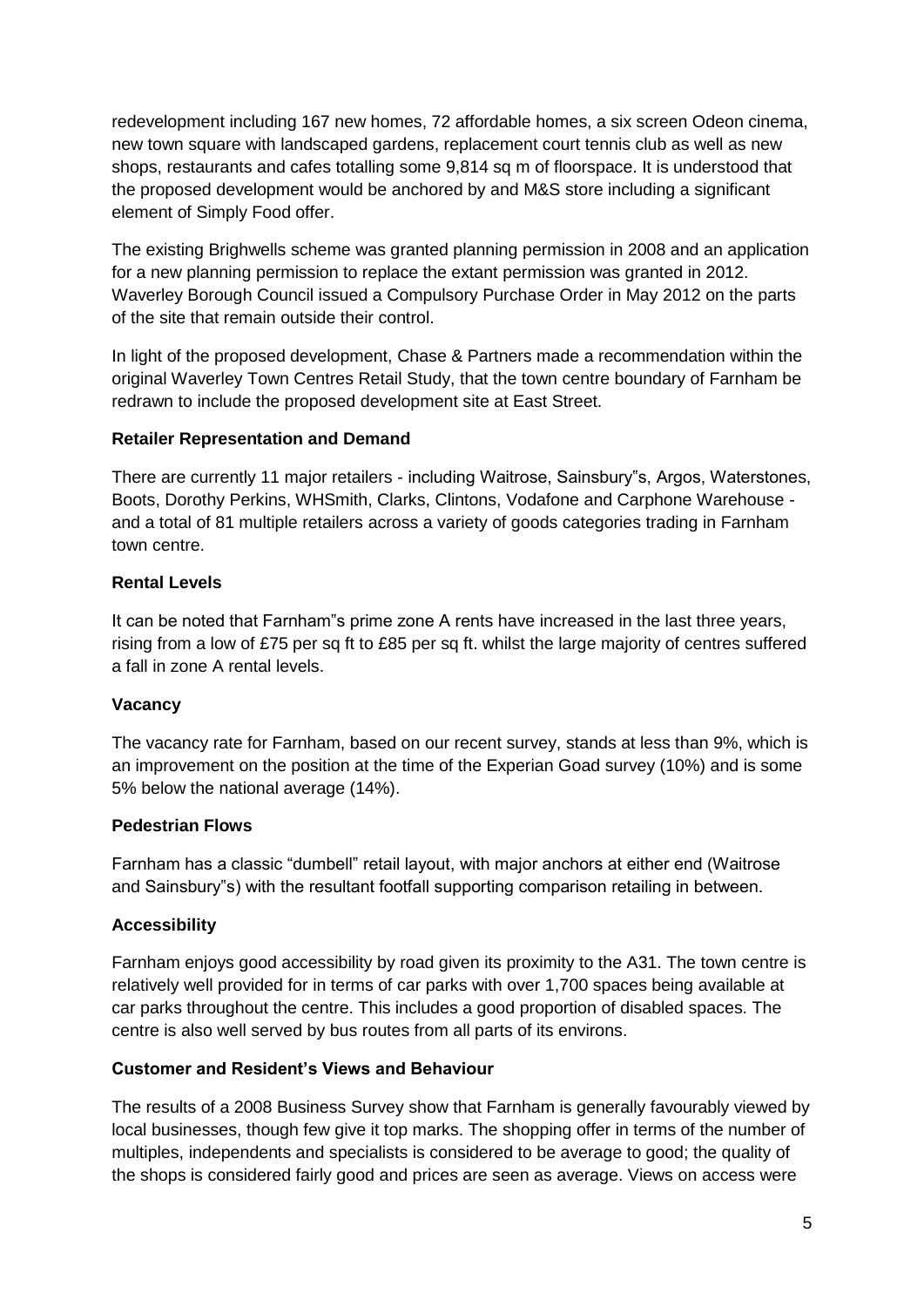mixed with most considering access by public transport to be average to fairly good, but many considering access by car to be fairly poor. Car parking was generally considered average to fairly poor. In terms of appearance and character, Farnham was considered to be average to very good, with no respondents considering it poorer than this.

#### **Perception of Safety and Occurrence of Crime**

Waverley Borough does not suffer greatly from crime. By inference, it can be assumed that neither do the four main centres of Farnham, Godalming, Haslemere and Cranleigh.

#### **Environmental Quality**

Farnham has areas of extremely good environmental quality, particularly the Lion & Lamb Shopping Centre which is seen as a model example of a "niche retailing" area. There are no obvious pockets of dereliction or visual signs of graffiti or litter. The area around East Street is not particularly attractive, though it is not so environmentally poor as to deter retailers entirely. In any case, the area is expected to be greatly enhanced by the proposed mixeduse development.

#### **Quantitative Need Assessment**

The Retail Study Update derived estimates for available expenditure for both convenience and comparison goods over five-year periods to 2033, from the design year of 2013.

#### **Future Growth**

#### **Convenience**

The total expenditure available to support new floorspace in Waverley Borough is estimated to be £79.6m, which would give rise to a potential floorspace requirement of 8,376 sq m (net). However, as stated above, the estimates of expenditure per capita on which these calculations are based should be treated with a degree of caution beyond the short to medium term. Given the localised nature of convenience retailing, a more meaningful indicator of potential future need can be found in the disaggregated figures for each of the Borough"s main town and village centres. This shows that whilst there may be potential need for further convenience floorspace in all the centres during the course of the study period, this is not of a scale to justify a new store. It may, however, provide some basis for the possible improvement or extension of one or more existing foodstores in the towns during the plan period.

#### **Comparison**

The modelling exercise suggests that Farnham is currently overtrading and an expansion in its retail offer is overdue. The Total Floorspace Requirement 2011-2033 (sq m) including overtrading 2011-2033 is estimated to be 20,871 sqm (gross) and 14,610 sqm (net). The East Street scheme has the potential deliver 9,814 sqm of floorspace and potentially fulfil the town"s immediate retail development needs, will address this overtrading and satisfy the forecast growth in expenditure, providing a medium to long term solution to the existing deficiency. The East Street scheme must therefore be seen as a timely solution to an existing deficiency that will satisfy Farnham"s needs for not only the short term but the majority of the plan period.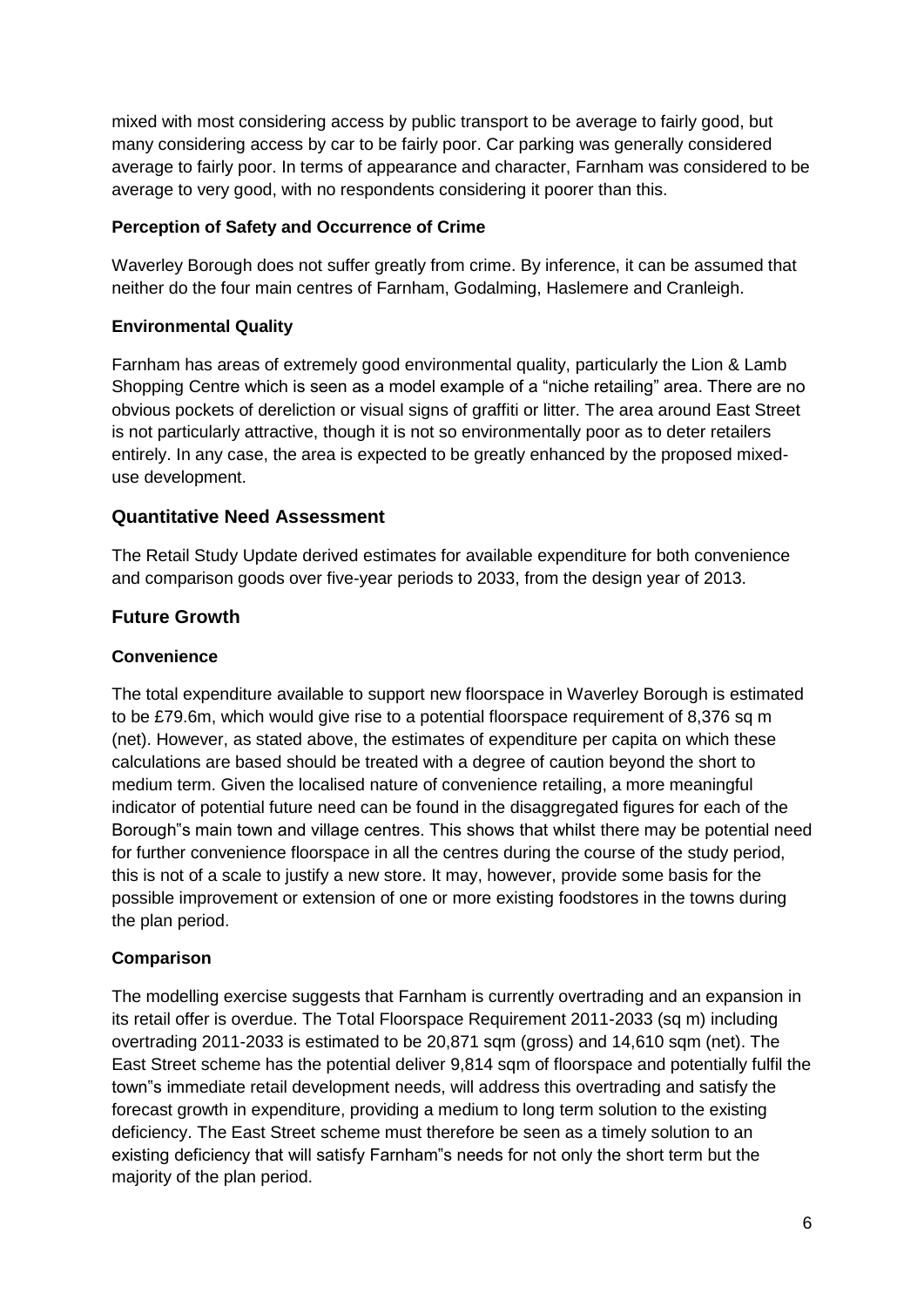## **Farnham Town Centre Boundary**

The NPPF defines town centre uses as: retail, leisure, commercial, office, tourism, cultural, community and residential development.

The Town Council have used the GOAD map of the Town Centre Area (defined on the adopted Local Plan Proposals Map (Farnham Inset) and approximately 100m beyond) to plot existing land uses in the centre. The map was supplemented by local knowledge and a walkabout. The resultant map identified the clusters of town centre uses (shown on Map 1 in Appendix 1). Rachel – can you please add

#### **Retail provision**

Shops are focused on West Street and Downing Street and associated yards leading from them. East Street and South Street have retail frontages but are separated from the principal shopping streets by the A325 and A287. There remains a range of unit sizes and independent shops but these are under threat from high rents and high parking charges. Vacancy rates remain low.

Land with planning permission between East Street, South Street and Dogflud Way has the potential to deliver 9,814 sqm of retail floorspace and potentially satisfy Farnham"s needs for not only the short term but the majority of the Plan period.

The Woolmead development, built in the 1970s, has redevelopment potential during the Plan period as a mixed use scheme comprising principally retail floorspace on the ground floor with residential development above.

All these areas have been included in the Town Centre boundary as they incorporate the principal retail frontages and the potential areas for future growth.

#### **Offices**

The town centre is the focus for Farnham's service sector. Offices are located within the older Georgian and Victorian premises as well as modern office blocks including the Millenium Centre; Headway House; St Georges Yard; St Paul's House and St Stephen's House.

The Waverley Employment Land Review Update, August 2014 projects that demand for office space (Use Class B1a and B1b) will outstrip supply over the Plan period, with additional floorspace required.

From interviews conducted by Town Councillors in connection with the Neighbourhood plan, local agents report a strong demand for town centre offices, particularly the modern premises.

This office accommodation is included in the Town Centre boundary as an important town centre use.

#### **Restaurants, Cafes and Public Houses**

In common with other towns, the number of restaurants and cafes within the town centre has increased over recent years. Alongside public houses they add to the variety of uses in the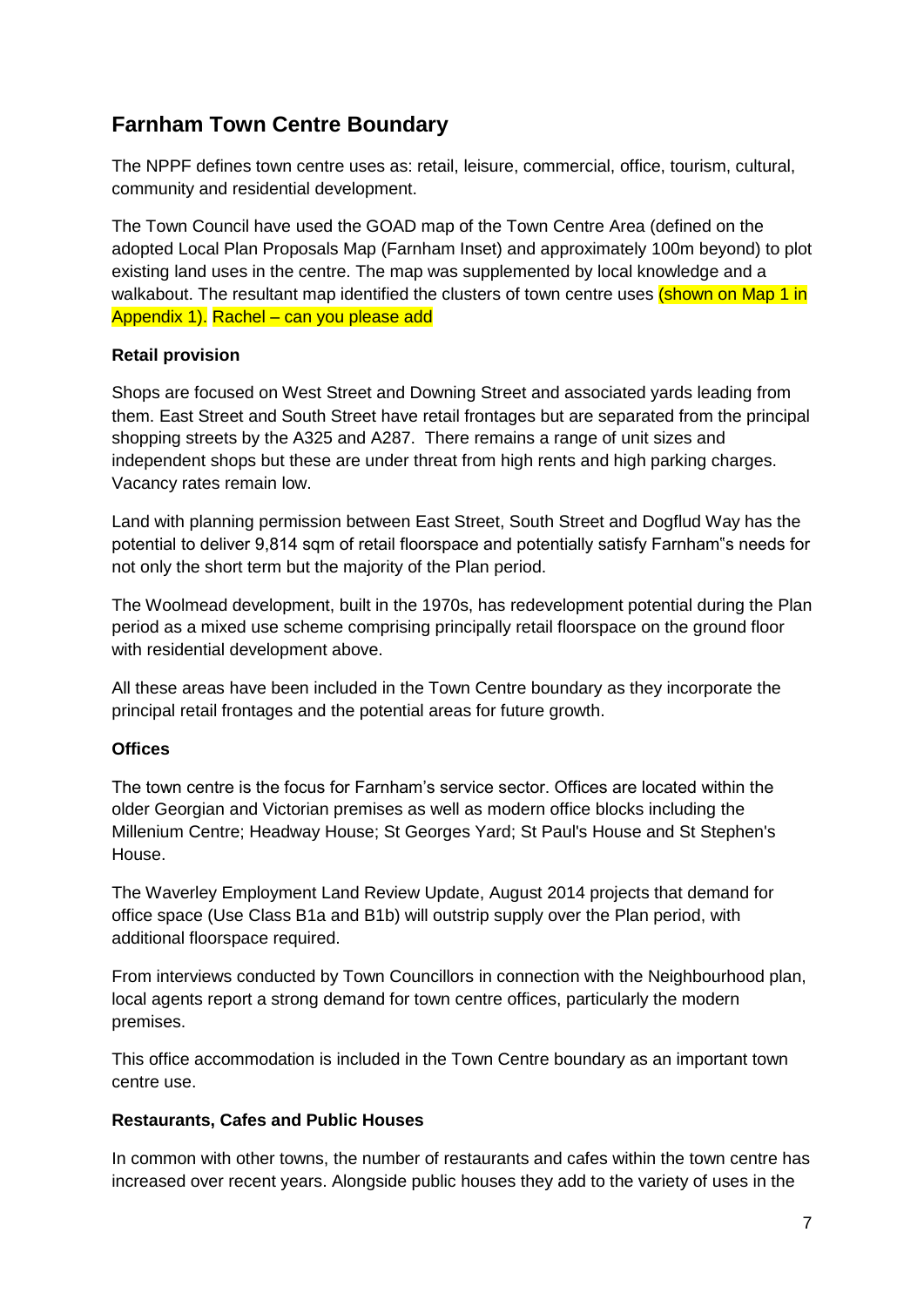town centre and support the night time economy. Whilst generally interspersed with shops, there is now a concentration of places to eat and drink at the southern end of Castle Street.

#### **Leisure and Entertainment Facilities**

The Borough Council-owned Farnham Leisure Centre is located at Dogflud Way. An extensive refurbishment scheme resulted in an improved swimming pool, extended gym, and refurbished sports area in 2010. The Leisure Centre plays an important part in the provision of community sport and fitness, especially in respect of community access and affordability and because there are 'pay and play' opportunities and is included within the Town Centre boundary.

The range of cultural attractions within, and close to, the town centre is important to the vitality of the town centre during the day and night.

The Maltings offers a diverse programme of activities including theatre, cinema, craft, music and comedy and is renowned throughout South-East England.

St. Andrew's Church in the town centre has some very modern meeting-rooms, designed by the architect, Ptolemy Deans. The modern structures and removal of the old pews has enabled the church to host concerts, art exhibitions and dramatic works.

The Museum of Farnham is located just outside the proposed town centre boundary on West Street. It is situated in an elegant Grade I listed Georgian townhouse. It has a walled garden and garden room, which is used for talks and exhibitions.

The library, just on the edge of the proposed town centre boundary, offers more than just books and computers. It has workshops and activities for children throughout the year. The library gardens have hosted charity fairs and fund-raising concerts.

The Memorial Hall, just outside the town centre, is a well-used venue for concerts and drama.

#### **Tourism**

The historic town centre and its cultural attractions attract many visitors. Farnham Castle is the jewel in the crown of Farnham attractions. It dates back to the 12th century and the Norman keep is open to the public daily.

Farnham has two trails around the town for visitors to follow, using a free booklet. The first is the heritage trail, which takes visitors to historic features within the town and the other is the craft trail, which leads visitors to the historic and modern centres of craft.

The town centre has two hotels (The Mercure Farnham Bush Hotel and the Bishop's Table Hotel) which are an important component in the town's economy.

The commercial core of the historic centre and hotel accommodation are included within the Town Centre boundary.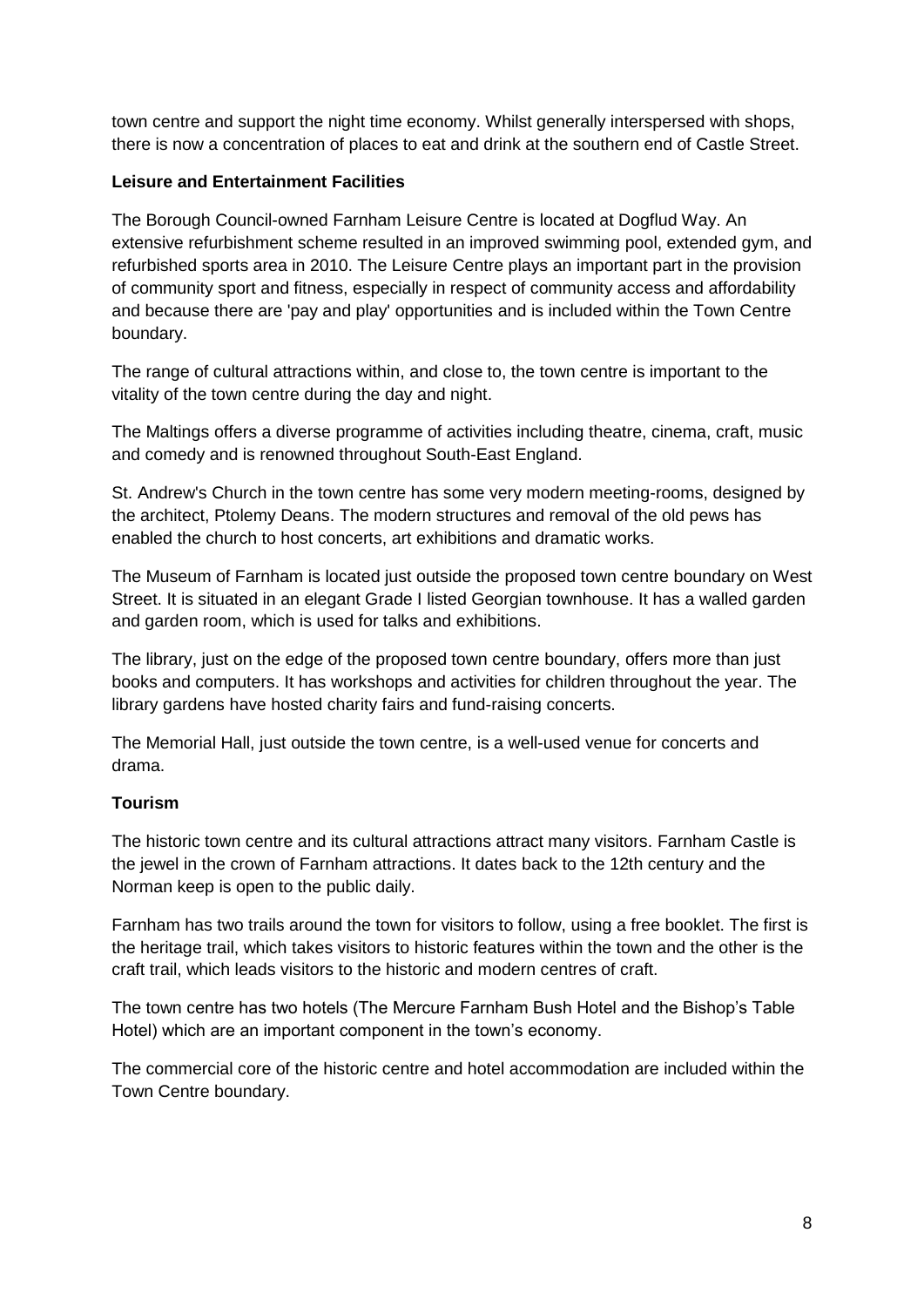## **Conclusion**

The town centre boundary has been defined in the draft Neighbourhood Plan around the range of principal facilities listed above together with the two redevelopment sites at East Street and Woolmead, and is shown in Map 2 in Appendix 2).

It is proposed to exclude the northern end of Castle Street and the western end of West Street from the adopted Town Centre boundary as these areas are occupied almost exclusively by residential properties. The western end of West Street includes the Museum of Farnham and the library which may provide reasons to retain the area as part of the town centre.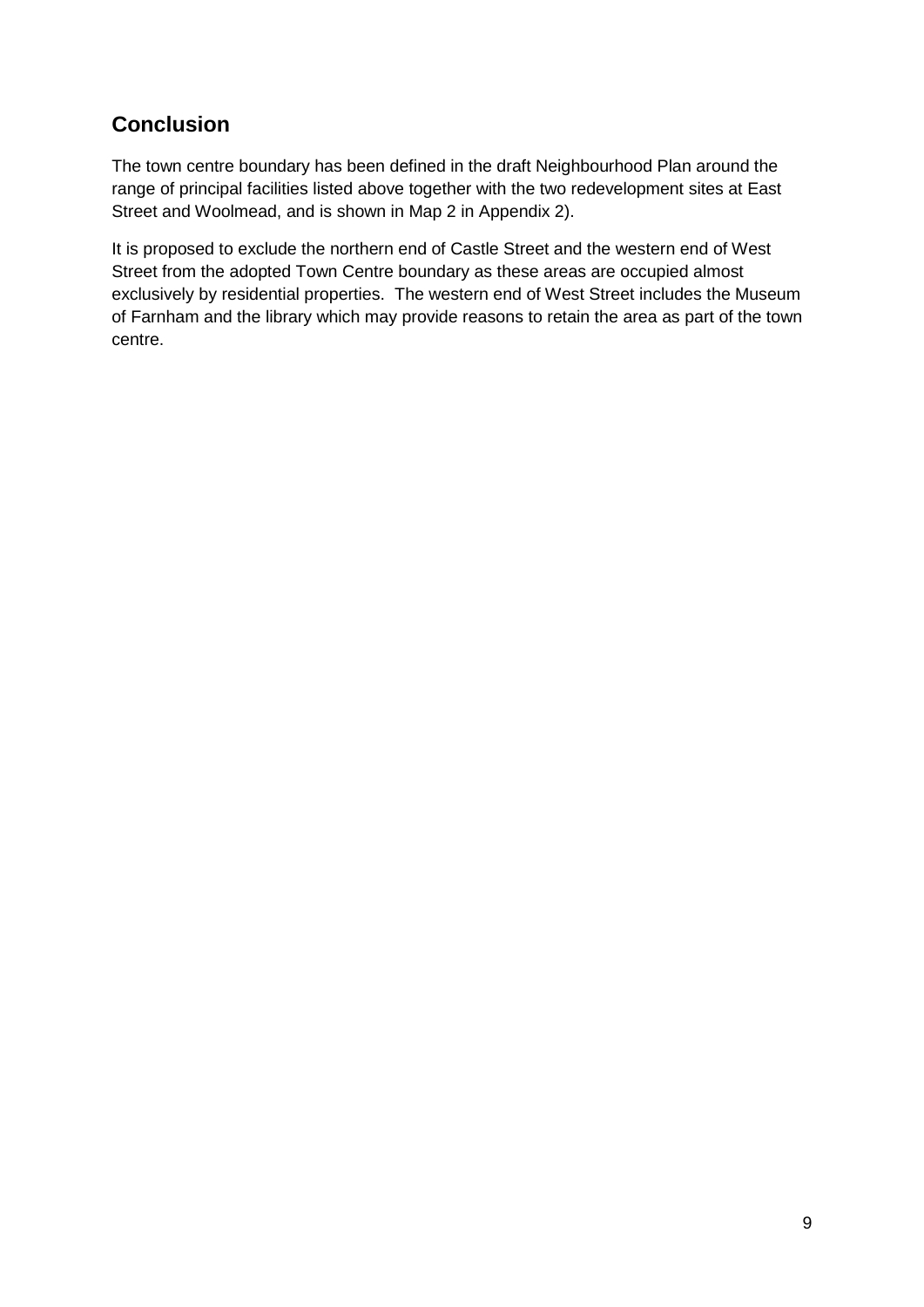**Appendix 1**

### **Town Centre Land Uses**

Rachel please add